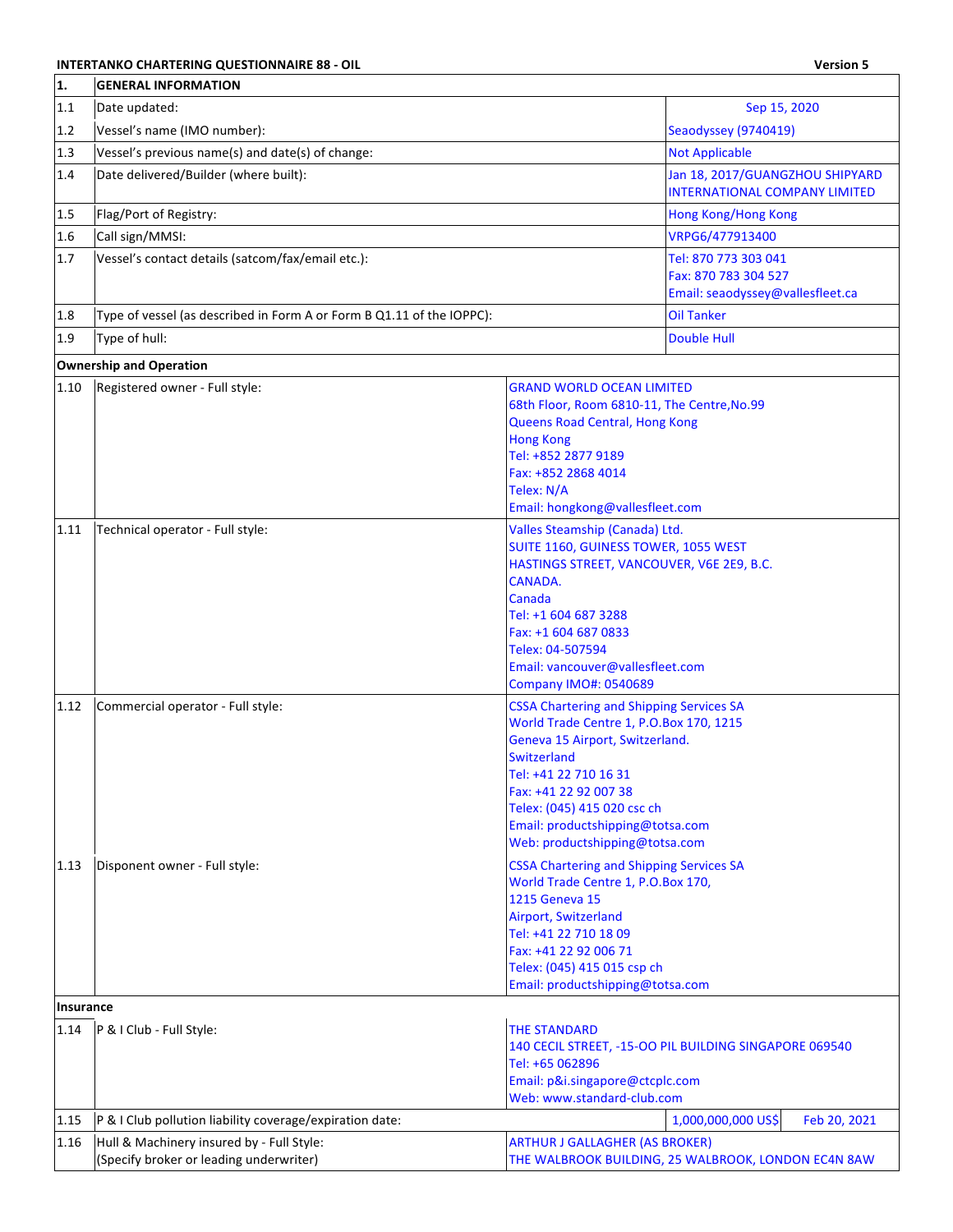|                   | Tel: +44 (0) 20 7204 6295                                                                                                                      |              |                                                                                                                                            |                      |  |
|-------------------|------------------------------------------------------------------------------------------------------------------------------------------------|--------------|--------------------------------------------------------------------------------------------------------------------------------------------|----------------------|--|
| 1.17              | Hull & Machinery insured value/expiration date:                                                                                                |              | 56,000,000 US\$                                                                                                                            | Jun 15, 2021         |  |
|                   | <b>Classification</b>                                                                                                                          |              |                                                                                                                                            |                      |  |
| 1.18              | Classification society:                                                                                                                        |              | <b>American Bureau of Shipping</b>                                                                                                         |                      |  |
| 1.19              | Class notation:                                                                                                                                |              | + A1 Oil CARRIER, E, CPS, PMA, + AMS,<br>+ACCU, VEC-L, CSR, POT, UWILD, CPP,<br>ESP, SPMA, AB-CM, CRC, GP, TCM,<br><b>ENVIRO, BWT, RES</b> |                      |  |
| 1.20              | Is the vessel subject to any conditions of class, class extensions, outstanding memorandums or<br>class recommendations? If yes, give details: |              | <b>No</b><br>N/A                                                                                                                           |                      |  |
| 1.21              | If classification society changed, name of previous and date of change:                                                                        |              | NA, Not Applicable                                                                                                                         |                      |  |
| 1.22              | Does the vessel have ice class? If yes, state what level:                                                                                      |              | No, NA                                                                                                                                     |                      |  |
| 1.23              | Date/place of last dry-dock:                                                                                                                   |              | /NA                                                                                                                                        |                      |  |
| 1.24              | Date next dry dock due/next annual survey due:                                                                                                 |              | Jan 17, 2022                                                                                                                               | Jan 18, 2021         |  |
| 1.25              | Date of last special survey/next special survey due:                                                                                           |              |                                                                                                                                            | Jan 17, 2022         |  |
| 1.26              | If ship has Condition Assessment Program (CAP), what is the latest overall rating:                                                             |              | No, NA                                                                                                                                     |                      |  |
| <b>Dimensions</b> |                                                                                                                                                |              |                                                                                                                                            |                      |  |
| 1.27              | Length overall (LOA):                                                                                                                          |              | <b>249.99 Metres</b>                                                                                                                       |                      |  |
| 1.28              | Length between perpendiculars (LBP):                                                                                                           |              | <b>245.36 Metres</b>                                                                                                                       |                      |  |
| 1.29              | Extreme breadth (Beam):                                                                                                                        |              | 44.00 Metres                                                                                                                               |                      |  |
| 1.30              | Moulded depth:                                                                                                                                 |              | 21.50 Metres                                                                                                                               |                      |  |
| 1.31              | Keel to masthead (KTM)/ Keel to masthead (KTM) in collapsed condition, if applicable:                                                          |              | <b>50.517 Metres</b>                                                                                                                       | 0 Metres (N/A)       |  |
| 1.32              | Distance bridge front to center of manifold:                                                                                                   |              |                                                                                                                                            | 74.54 Metres         |  |
| 1.33              | Bow to center manifold (BCM)/Stern to center manifold (SCM):                                                                                   |              | <b>125.09 Metres</b>                                                                                                                       | <b>124.90 Metres</b> |  |
| 1.34              | Parallel body distances                                                                                                                        | Lightship    | <b>Normal Ballast</b>                                                                                                                      | Summer Dwt           |  |
|                   | Forward to mid-point manifold:                                                                                                                 | 43.40 Metres | 51.80 Metres                                                                                                                               | 52.56 Metres         |  |
|                   | Aft to mid-point manifold:                                                                                                                     | 36.90 Metres | 49.60 Metres                                                                                                                               | 61.34 Metres         |  |
|                   | Parallel body length:                                                                                                                          | 80.30 Metres | <b>101.40 Metres</b>                                                                                                                       | <b>113.90 Metres</b> |  |
|                   | <b>Tonnages</b>                                                                                                                                |              |                                                                                                                                            |                      |  |
| 1.35              | Net Tonnage:                                                                                                                                   |              |                                                                                                                                            | 34,237.00            |  |
| 1.36              | Gross Tonnage/Reduced Gross Tonnage (if applicable):                                                                                           |              | 64,092.00                                                                                                                                  | 51,288               |  |
| 1.37              | Suez Canal Tonnage - Gross (SCGT)/Net (SCNT):                                                                                                  |              | 66,154                                                                                                                                     | 60,216               |  |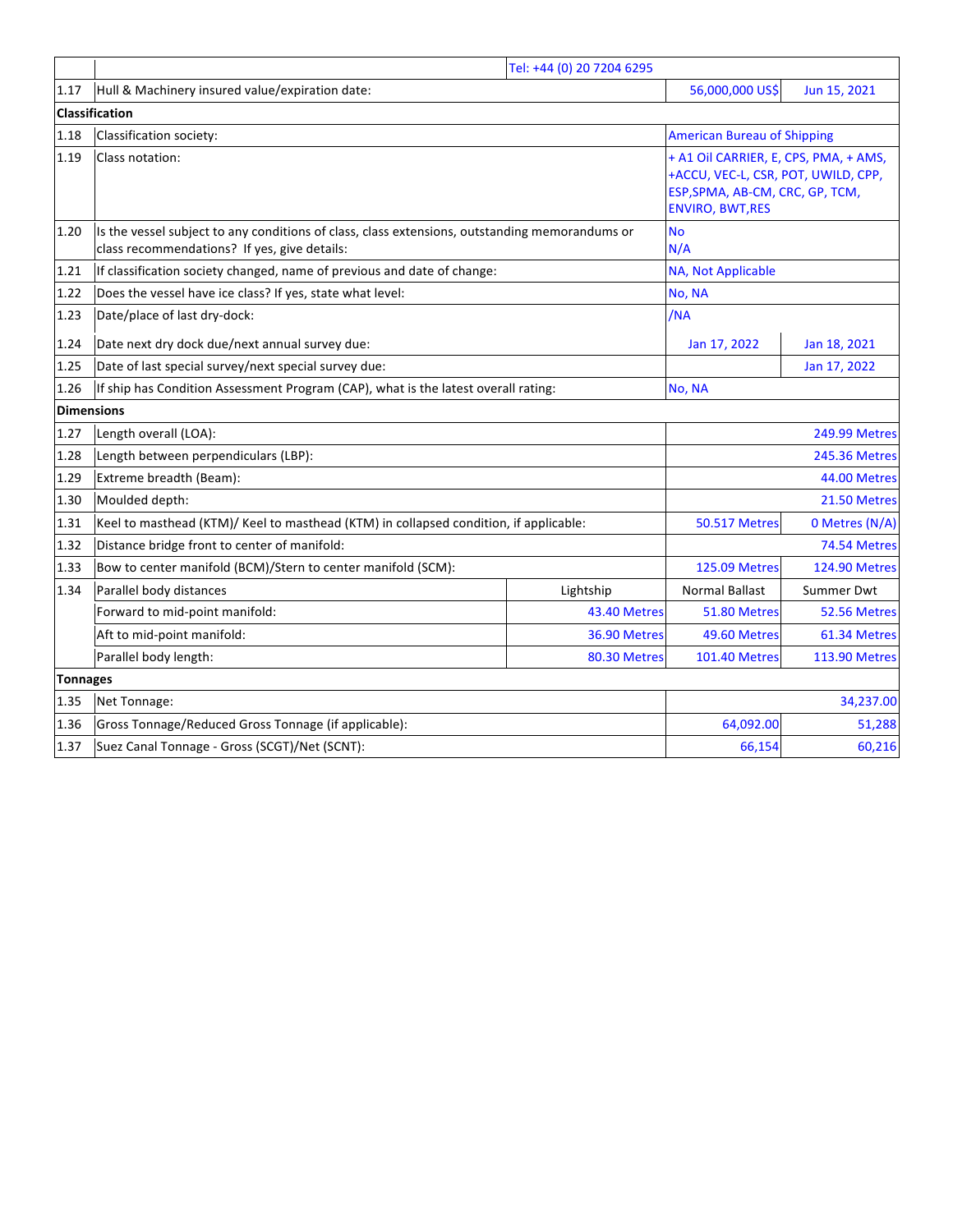| 1.38 | Panama Canal Net Tonnage (PCNT):                                                                                                                                                                                                                                                                                                                                                                                                                                                                                                                                                                                                                                                                      |                      |                      |                                                                | 52,640                          |
|------|-------------------------------------------------------------------------------------------------------------------------------------------------------------------------------------------------------------------------------------------------------------------------------------------------------------------------------------------------------------------------------------------------------------------------------------------------------------------------------------------------------------------------------------------------------------------------------------------------------------------------------------------------------------------------------------------------------|----------------------|----------------------|----------------------------------------------------------------|---------------------------------|
|      | <b>Loadline Information</b>                                                                                                                                                                                                                                                                                                                                                                                                                                                                                                                                                                                                                                                                           |                      |                      |                                                                |                                 |
| 1.39 | Loadline                                                                                                                                                                                                                                                                                                                                                                                                                                                                                                                                                                                                                                                                                              | Freeboard            | Draft                | Deadweight                                                     | Displacement                    |
|      | Summer:                                                                                                                                                                                                                                                                                                                                                                                                                                                                                                                                                                                                                                                                                               | 7.788 Metres         | 13.75 Metres         | 99,993 Metric<br><b>Tonnes</b>                                 | 121,052 Metric<br><b>Tonnes</b> |
|      | Winter:                                                                                                                                                                                                                                                                                                                                                                                                                                                                                                                                                                                                                                                                                               | 8.074 Metres         | 13.464 Metres        | 97,149 Metric<br><b>Tonnes</b>                                 | 118,208 Metric<br><b>Tonnes</b> |
|      | Tropical:                                                                                                                                                                                                                                                                                                                                                                                                                                                                                                                                                                                                                                                                                             | 7.502 Metres         | <b>14.036 Metres</b> | 102,844 Metric<br><b>Tonnes</b>                                | 123,903 Metric<br><b>Tonnes</b> |
|      | Lightship:                                                                                                                                                                                                                                                                                                                                                                                                                                                                                                                                                                                                                                                                                            | <b>18.506 Metres</b> | 3.032 Metres         |                                                                | 21,059 Metric<br><b>Tonnes</b>  |
|      | <b>Normal Ballast Condition:</b>                                                                                                                                                                                                                                                                                                                                                                                                                                                                                                                                                                                                                                                                      | 14.04 Metres         | 7.50 Metres          | 40,486 Metric<br><b>Tonnes</b>                                 | 61,545 Metric<br><b>Tonnes</b>  |
|      | Segregated Ballast Condition:                                                                                                                                                                                                                                                                                                                                                                                                                                                                                                                                                                                                                                                                         | 14.04 Metres         | 7.50 Metres          | 40,486 Metric<br><b>Tonnes</b>                                 | 61,545 Metric<br><b>Tonnes</b>  |
| 1.40 | FWA/TPC at summer draft:                                                                                                                                                                                                                                                                                                                                                                                                                                                                                                                                                                                                                                                                              |                      |                      | <b>303 Millimetres</b>                                         | 99.55 Metric<br><b>Tonnes</b>   |
|      |                                                                                                                                                                                                                                                                                                                                                                                                                                                                                                                                                                                                                                                                                                       |                      |                      | 113176 MTS<br>109991 MTS<br>99993 MTS<br>89998 MTS<br>84991MTS |                                 |
| 1.42 | Constant (excluding fresh water):                                                                                                                                                                                                                                                                                                                                                                                                                                                                                                                                                                                                                                                                     |                      |                      |                                                                | <b>250 Metric Tonnes</b>        |
| 1.43 | What is the company guidelines for Under Keel Clearance (UKC) for this vessel?<br>Ocean Passage: 50% of Deepest static<br><b>Draft</b><br>Coastal / Shallow Waters: 20% of<br><b>Deepest static Draft</b><br>Port Approaches, Buoyed channels in<br>areas at or near entrance to ports &<br>estuaries: 10% of Deepest static Draft<br>Whilst alongside the berth, Fairways<br>inside ports (shallow waters) / Pilotage<br>Waters: 1.5% of vessel beam or 0.30M<br>whichever is greater<br>Whilst at SBM/CBM moorings: 20% of<br>Deepest static Draft<br>At Anchor Unprotected Waters: 20% of<br><b>Deepest static Draft</b><br>At Anchor Protected / Sheltered Waters<br>:10% of Deepest static Draft |                      |                      |                                                                |                                 |
| 1.44 | What is the max height of mast above waterline (air draft)                                                                                                                                                                                                                                                                                                                                                                                                                                                                                                                                                                                                                                            |                      |                      | <b>Full Mast</b>                                               | <b>Collapsed Mast</b>           |
|      | Summer deadweight:                                                                                                                                                                                                                                                                                                                                                                                                                                                                                                                                                                                                                                                                                    |                      |                      | <b>35.767 Metres</b>                                           | 0 Metres                        |
|      | Normal ballast:<br>Lightship:                                                                                                                                                                                                                                                                                                                                                                                                                                                                                                                                                                                                                                                                         |                      |                      | 42.01 Metres<br>47.485 Metres                                  | 0 Metres<br>0 Metres            |
|      |                                                                                                                                                                                                                                                                                                                                                                                                                                                                                                                                                                                                                                                                                                       |                      |                      |                                                                |                                 |

| 12. | <b>CERTIFICATES</b>                                            | Issued       | <b>Last Annual</b>    | Last Intermediate | <b>Expires</b> |
|-----|----------------------------------------------------------------|--------------|-----------------------|-------------------|----------------|
| 2.1 | Safety Equipment Certificate (SEC):                            | Jan 24, 2019 | Dec 08, 2019          | Dec 08, 2019      | Jan 17, 2022   |
| 2.2 | Safety Radio Certificate (SRC):                                | Jan 18, 2017 | Dec 08, 2019          | Dec 08, 2019      | Jan 17, 2022   |
| 2.3 | Safety Construction Certificate (SCC):                         | Jan 18, 2017 | Dec 08, 2019          | Dec 08, 2019      | Jan 17, 2022   |
| 2.4 | International Loadline Certificate (ILC):                      | Jan 18, 2017 | Dec 08, 2019          | Dec 08, 2019      | Jan 17, 2022   |
| 2.5 | International Oil Pollution Prevention Certificate<br>(IOPPC): | Feb 19, 2018 | Dec 08, 2019          | Dec 08, 2019      | Jan 17, 2022   |
| 2.6 | International Ship Security Certificate (ISSC):                | Jul 07, 2017 | <b>Not Applicable</b> | Apr 10, 2020      | Jul 06, 2022   |
| 2.7 | Maritime Labour Certificate (MLC):                             | Nov 16, 2018 | N/A                   | Apr 10, 2020      | Jul 06, 2022   |
| 2.8 | ISM Safety Management Certificate (SMC):                       | Jul 07, 2017 | <b>Not Applicable</b> | Apr 10, 2020      | Jul 06, 2022   |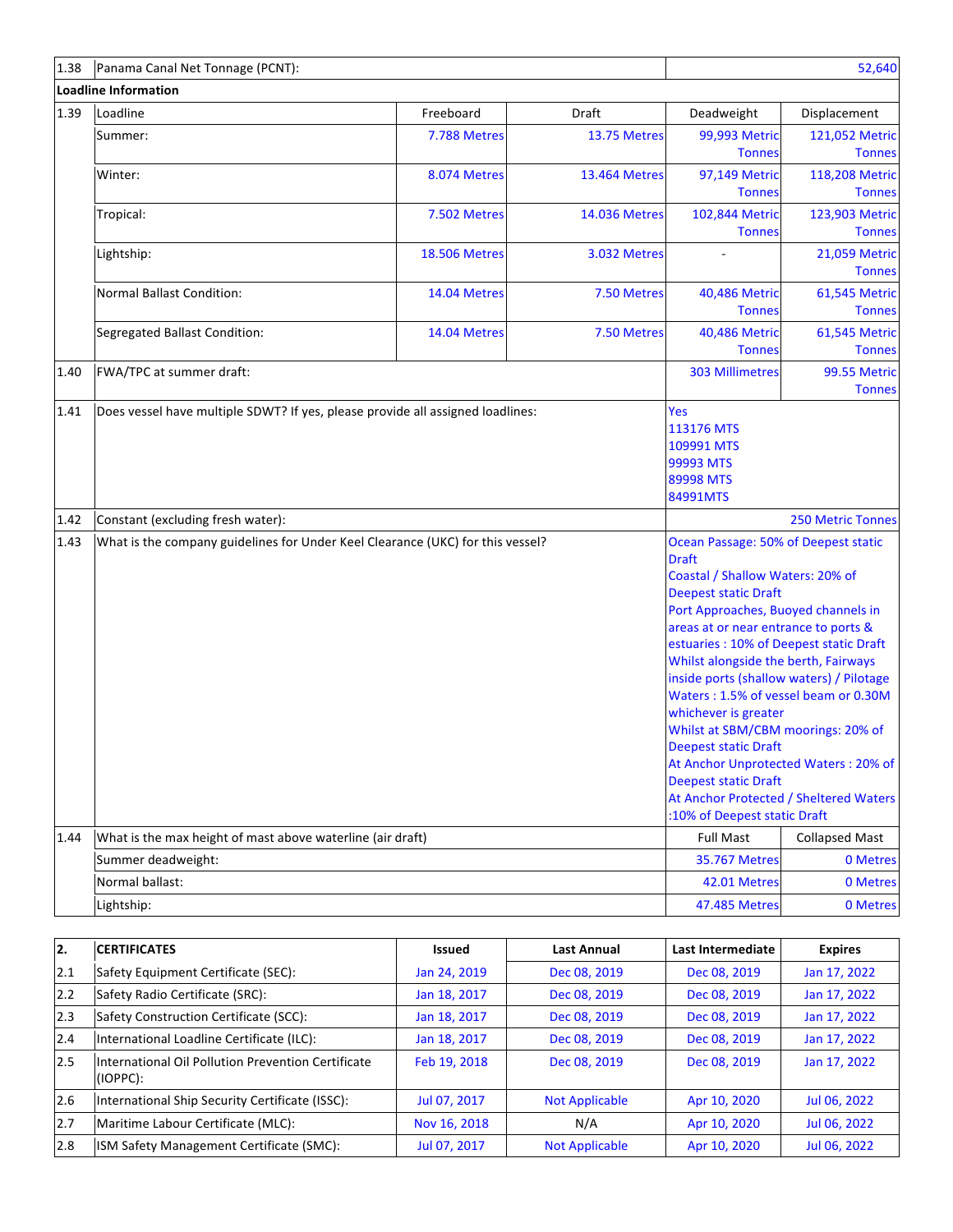| 2.9  | Document of Compliance (DOC):                                                                                                         | Mar 21, 2017          | Jul 03, 2020          |                       | Apr 22, 2022          |
|------|---------------------------------------------------------------------------------------------------------------------------------------|-----------------------|-----------------------|-----------------------|-----------------------|
| 2.10 | USCG Certificate of Compliance (USCGCOC):                                                                                             |                       | <b>Not Applicable</b> | <b>Not Applicable</b> |                       |
| 2.11 | Civil Liability Convention (CLC) 1992 Certificate:                                                                                    | Dec 24, 2019          | N/A                   | N/A                   | Feb 20, 2021          |
| 2.12 | Civil Liability for Bunker Oil Pollution Damage<br>Convention (CLBC) Certificate:                                                     | Dec 24, 2019          | N/A                   | N/A                   | Feb 20, 2021          |
| 2.13 | Liability for the Removal of Wrecks Certificate<br>(WRC):                                                                             | Dec 25, 2019          | N/A                   | N/A                   | Feb 20, 2021          |
| 2.14 | U.S. Certificate of Financial Responsibility (COFR):                                                                                  | Sep 15, 2019          | N/A                   | N/A                   | Sep 15, 2022          |
| 2.15 | Certificate of Class (COC):                                                                                                           | Feb 23, 2017          | Dec 08, 2019          | <b>Not Applicable</b> | Jan 17, 2022          |
| 2.16 | International Sewage Pollution Prevention<br>Certificate (ISPPC):                                                                     | Apr 25, 2019          | N/A                   | N/A                   | Jan 17, 2022          |
| 2.17 | Certificate of Fitness (COF):                                                                                                         | <b>Not Applicable</b> | <b>Not Applicable</b> | <b>Not Applicable</b> | <b>Not Applicable</b> |
| 2.18 | International Energy Efficiency Certificate (IEEC):                                                                                   | Jan 18, 2017          | N/A                   | N/A                   | N/A                   |
| 2.19 | International Air Pollution Prevention Certificate<br>(IAPPC):                                                                        | Jan 18, 2017          | Dec 08, 2019          | <b>Not Applicable</b> | Jan 17, 2022          |
|      | <b>Documentation</b>                                                                                                                  |                       |                       |                       |                       |
| 2.20 | Owner warrant that vessel is member of ITOPF and will remain so for the entire duration of this<br>voyage/contract:                   |                       |                       |                       | <b>Yes</b>            |
| 2.21 | Does vessel have in place a Drug and Alcohol Policy complying with OCIMF guidelines for Control of<br>Drugs and Alcohol Onboard Ship? |                       |                       |                       | <b>Yes</b>            |
| 2.22 | Is the ITF Special Agreement on board (if applicable)?                                                                                |                       |                       |                       | <b>Yes</b>            |
| 2.23 | ITF Blue Card expiry date (if applicable):                                                                                            |                       |                       |                       |                       |

| ١з. | <b>CREW</b>                                                       |                                                                                                                                                                                                                                                                                   |    |                                                                                                                                                                                                                                                                           |
|-----|-------------------------------------------------------------------|-----------------------------------------------------------------------------------------------------------------------------------------------------------------------------------------------------------------------------------------------------------------------------------|----|---------------------------------------------------------------------------------------------------------------------------------------------------------------------------------------------------------------------------------------------------------------------------|
| 3.1 | Nationality of Master:                                            |                                                                                                                                                                                                                                                                                   |    | Indian                                                                                                                                                                                                                                                                    |
| 3.2 | Number and nationality of Officers:                               |                                                                                                                                                                                                                                                                                   | 10 | Indian                                                                                                                                                                                                                                                                    |
| 3.3 | Number and nationality of Crew:                                   |                                                                                                                                                                                                                                                                                   | 15 | <b>INDIAN</b>                                                                                                                                                                                                                                                             |
| 3.4 | What is the common working language onboard:                      |                                                                                                                                                                                                                                                                                   |    | <b>ENGLISH</b>                                                                                                                                                                                                                                                            |
| 3.5 | Do officers speak and understand English?                         |                                                                                                                                                                                                                                                                                   |    | Yes                                                                                                                                                                                                                                                                       |
| 3.6 | If Officers/ratings employed by a manning agency -<br>Full style: | <b>Officers: OCS Services (India) Pvt Ltd</b><br>407-411, Oberoi Chambers II, 645/646, New<br><b>Link</b><br>Road, Andheri (West), Mumbai-400 053,<br>India.<br>Tel: +91-22-26744447/48/4<br>Fax: +91-22-26743300<br>Telex: 011-83115 NTBY IN<br>Email: vallescrew@oilfieldcs.com |    | Ratings: OCS Services (India) Pvt Ltd<br>407-411, Oberoi Chambers II, 645/646,<br><b>New Link</b><br>Road, Andheri (West), Mumbai-400<br>053, India.<br>Tel: +91-22-26744447/48/4<br>Fax: +91-22-26743300<br>Telex: 011-83115 NTBY IN<br>Email: vallescrew@oilfieldcs.com |

| 4.  | <b>FOR USA CALLS</b>                                                                                                                     |                                                                                                                                                                                                       |  |
|-----|------------------------------------------------------------------------------------------------------------------------------------------|-------------------------------------------------------------------------------------------------------------------------------------------------------------------------------------------------------|--|
| 4.1 | Has the vessel Operator submitted a Vessel Spill Response Plan to the US Coast Guard which has<br>been approved by official USCG letter? | <b>Yes</b>                                                                                                                                                                                            |  |
| 4.2 | Qualified individual (QI) - Full style:                                                                                                  | O'BRIEN'S RESPONSE MANAGEMENT<br>818 Town and Country Blvd, Suite 200,<br>Houston, Texas 77024 USA<br>Tel: +1 281 606 4818<br>Email: commandcenter@wittobriens.com                                    |  |
| 4.3 | Oil Spill Response Organization (OSRO) - Full style:                                                                                     | <b>Marine Spill Response Corporation</b><br>220 Spring Park Place, Suite 200, Herndon, VA 20170 USA.<br>Tel: +1 732 417 0175<br>Fax: +1 732 417 0097<br>Email: notifications@mrsc.org / ampd@mrsc.org |  |
| 4.4 | Salvage and Marine Firefighting Services (SMFF) - Full Style:                                                                            | <b>T&amp;T Salvage, LLC</b><br>8717 Huble Westfield Road. Humble, TX 77338<br>Tel: +17135340700<br>Email: info@salvage.com                                                                            |  |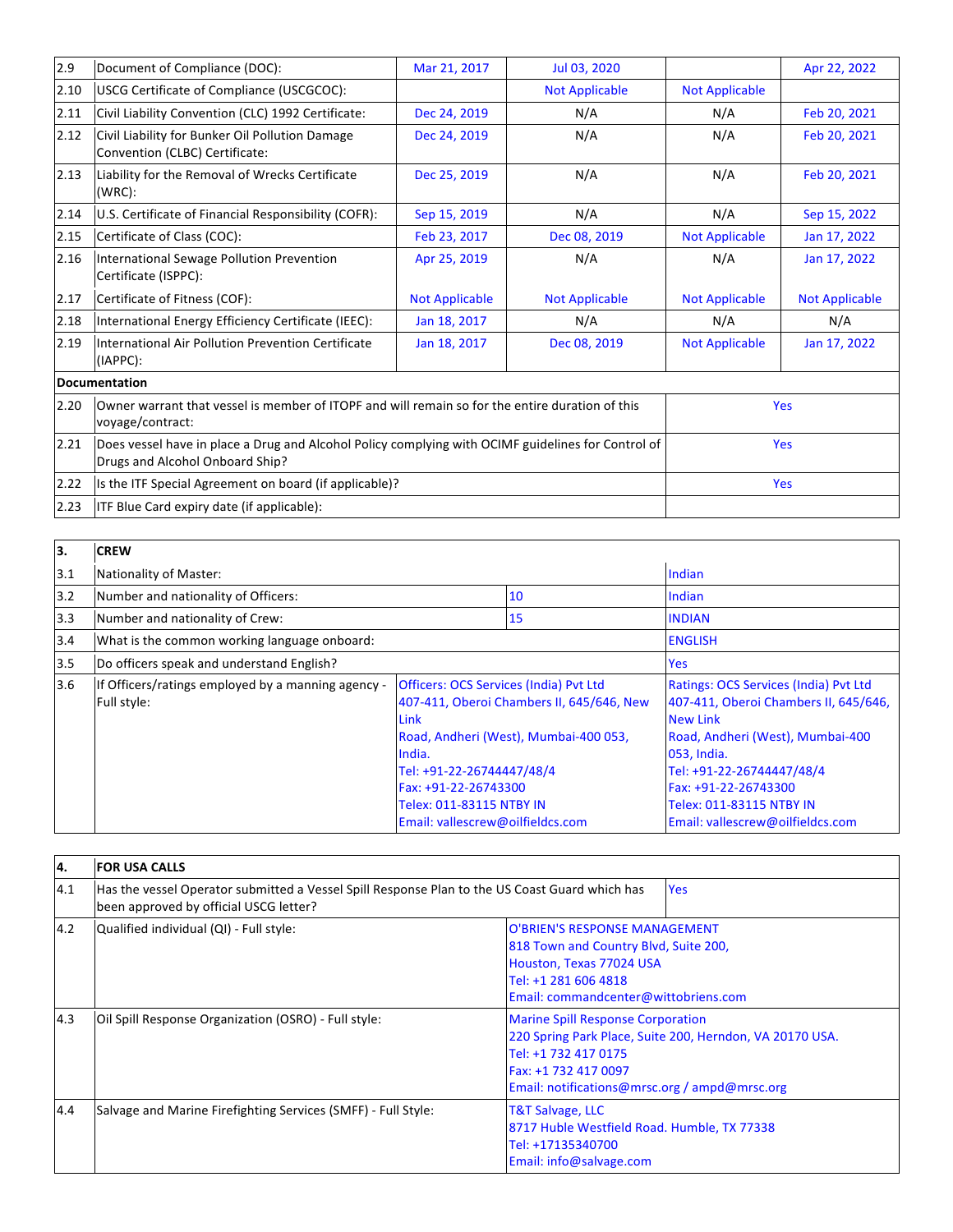Web: www.ttsalvage.com

÷

| 5.  | <b>SAFETY/HELICOPTER</b>                                                                                                                           |                                 |
|-----|----------------------------------------------------------------------------------------------------------------------------------------------------|---------------------------------|
| 5.1 | Its the vessel operated under a Quality Management System? If Yes, what type of system? (ISO9001   Yes<br>or IMO Resolution A.741(18) as amended): | <b>IMO Resolution A.741(18)</b> |
| 5.2 | Can the ship comply with the ICS Helicopter Guidelines?                                                                                            | <b>No</b>                       |
|     | 5.2.1 If Yes, state whether winching or landing area provided:                                                                                     | <b>Winching</b>                 |
|     | 5.2.2 If Yes, what is the diameter of the circle provided:                                                                                         | 5.00 Metres                     |

| <sup>6.</sup> | <b>COATING/ANODES</b> |            |                       |                   |            |
|---------------|-----------------------|------------|-----------------------|-------------------|------------|
| 6.1           | <b>Tank Coating</b>   | Coated     | Type                  | To What Extent    | Anodes     |
|               | Cargo tanks:          | <b>Yes</b> | <b>PHENOLIC EPOXY</b> | <b>FULL COAT</b>  | <b>No</b>  |
|               | <b>Ballast tanks:</b> | Yes        | <b>EPOXY</b>          | <b>FULL</b>       | <b>Yes</b> |
|               | Slop tanks:           | <b>Yes</b> | <b>PHENOLIC EPOXY</b> | <b>Whole Tank</b> | <b>No</b>  |

| 17.  | <b>BALLAST</b>           |     |                        |                          |                            |
|------|--------------------------|-----|------------------------|--------------------------|----------------------------|
| 17.1 | Pumps                    | No. | <b>Type</b>            | Capacity                 | At What Head<br>$(sg=1.0)$ |
|      | <b>Ballast Pumps:</b>    |     | <b>CENTRIFUGALPUMP</b> | 2,000 Cu.<br>Metres/Hour | 35 Metres                  |
|      | <b>Ballast Eductors:</b> |     | <b>VENTURI</b>         | 350 Cu.<br>Metres/Hour   | 25 Metres                  |

| 8.                 | <b>CARGO</b>                                                                                                                 |                                                                                                                                        |                                 |  |
|--------------------|------------------------------------------------------------------------------------------------------------------------------|----------------------------------------------------------------------------------------------------------------------------------------|---------------------------------|--|
|                    | <b>Double Hull Vessels</b>                                                                                                   |                                                                                                                                        |                                 |  |
| 8.1                | Is vessel fitted with centerline bulkhead in all cargo tanks? If Yes, solid or perforated:                                   | Yes, Solid                                                                                                                             |                                 |  |
|                    | <b>Cargo Tank Capacities</b>                                                                                                 |                                                                                                                                        |                                 |  |
| 8.2                | Number of cargo tanks and total cubic capacity (98%):                                                                        | 12                                                                                                                                     | 120,623.23 Cu.<br><b>Metres</b> |  |
| 8.2.1              | Capacity (98%) of each natural segregation with double valve (specify tanks):                                                | Seg#1: 38989.2 m3 (1P/S, 5P/S)<br>Seg#2: 40414.0 m3 (2P/S, 6P/S)<br>Seg#3: 21894.2 m3 (3P/S, SL(P))<br>Seg#4: 24981.7 m3 (4P/S, SL(S)) |                                 |  |
| 8.2.2              | IMO class (Oil/Chemical Ship Type 1, 2 or 3):                                                                                | N/A                                                                                                                                    |                                 |  |
| 8.3                | Number of slop tanks and total cubic capacity (98%):                                                                         | 2                                                                                                                                      | 5,656.02 Cu.<br><b>Metres</b>   |  |
| 8.3.1              | Specify segregations which slops tanks belong to and their capacity with double valve:                                       | Seg#3: 21894.2 m3 (3P/S, SL(P))<br>Seg#4: 24981.7 m3 (4P/S, SL(S))                                                                     |                                 |  |
| 8.3.2              | Residual/retention oil tank(s) capacity (98%), if applicable:                                                                |                                                                                                                                        | 469.80 Cu. Metres               |  |
| <b>SBT Vessels</b> |                                                                                                                              |                                                                                                                                        |                                 |  |
| 8.3.3              | What is total SBT capacity and percentage of SDWT vessel can maintain?                                                       | 40,919.10 Cu<br><b>Metres</b>                                                                                                          | 40.49 %                         |  |
| 8.3.4              | Does vessel meet the requirements of MARPOL Annex I Reg 18.2:                                                                | Yes                                                                                                                                    |                                 |  |
|                    | <b>Cargo Handling and Pumping Systems</b>                                                                                    |                                                                                                                                        |                                 |  |
| 8.4                | How many grades/products can vessel load/discharge with double valve segregation:                                            |                                                                                                                                        |                                 |  |
| 8.5                | Are there any cargo tank filling restrictions?<br>If yes, specify number of slack tanks, max s.g., ullage restrictions etc.: | N/A<br><b>NA</b>                                                                                                                       |                                 |  |
| 8.6                | Max loading rate for homogenous cargo                                                                                        | With VECS                                                                                                                              | <b>Without VECS</b>             |  |
|                    | Loaded per manifold connection:                                                                                              | 4,042 Cu.<br>Metres/Hour                                                                                                               | 2,969 Cu.<br>Metres/Hour        |  |
|                    | Loaded simultaneously through all manifolds:                                                                                 | 16,170.00 Cu.<br>Metres/Hour                                                                                                           | 11,875.00 Cu.<br>Metres/Hour    |  |
|                    | <b>Cargo Control Room</b>                                                                                                    |                                                                                                                                        |                                 |  |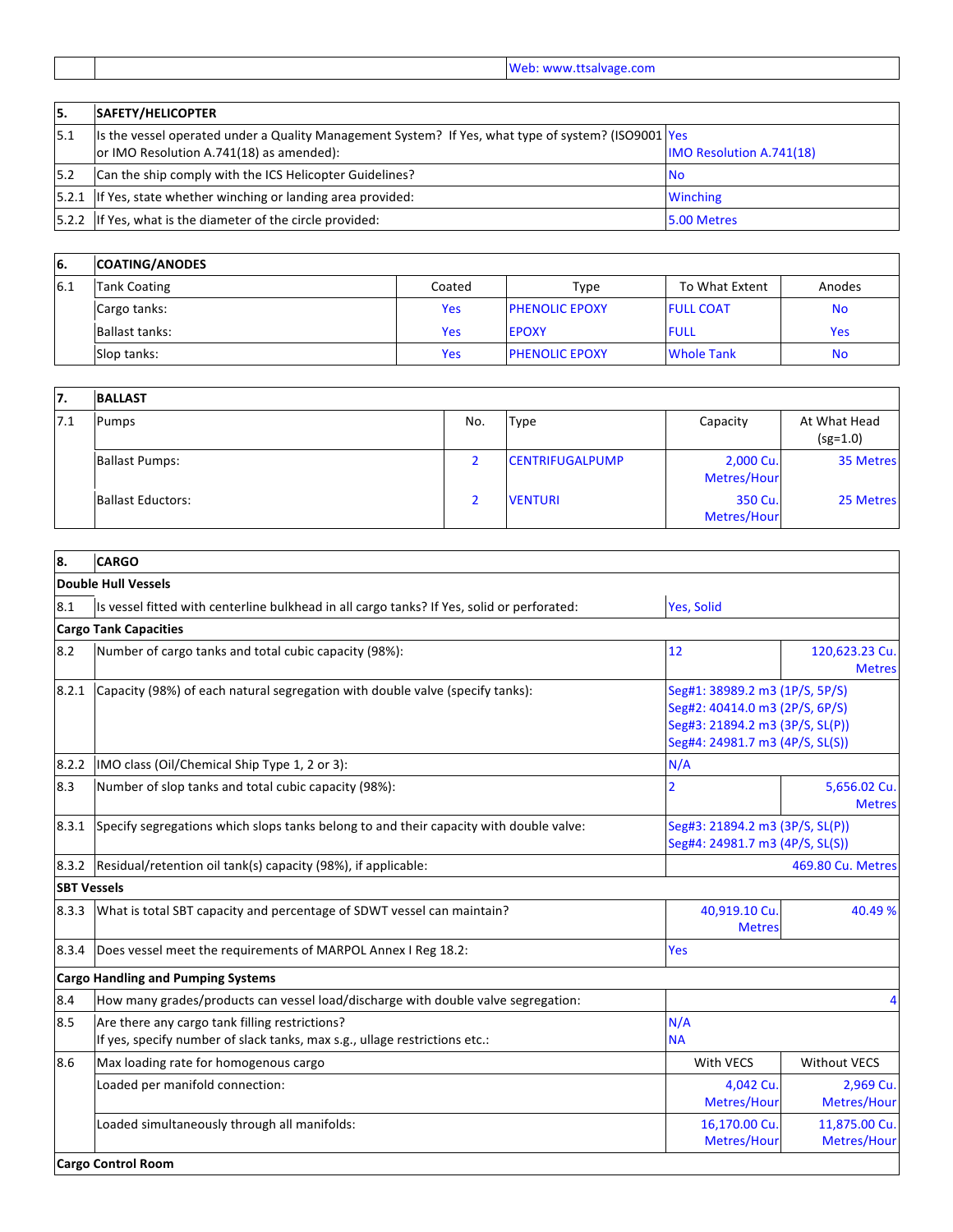| 8.7                | Is ship fitted with a Cargo Control Room (CCR)?                                                                                 |                   |                            | Yes                                                                               |                            |
|--------------------|---------------------------------------------------------------------------------------------------------------------------------|-------------------|----------------------------|-----------------------------------------------------------------------------------|----------------------------|
| 8.8                | Can tank innage/ullage be read from the CCR?                                                                                    |                   |                            |                                                                                   | <b>Yes</b>                 |
|                    | <b>Gauging and Sampling</b>                                                                                                     |                   |                            |                                                                                   |                            |
| 8.9                | Is gauging system certified and calibrated? If no, specify which ones are not calibrated:                                       |                   |                            | Yes, NA                                                                           |                            |
|                    | What type of fixed closed tank gauging system is fitted:                                                                        |                   |                            | <b>KROHNE SKARPENORD TANK RADAR</b>                                               |                            |
|                    | Are high level alarms fitted to the cargo tanks? If Yes, indicate whether to all tanks or partial:                              |                   |                            | Yes, All                                                                          |                            |
| 8.9.1              | Can cargo be transferred under closed loading conditions in accordance with ISGOTT 11.1.6.6?                                    |                   |                            |                                                                                   | Yes                        |
| 8.9.2              | Are cargo tanks fitted with multipoint gauging? If yes, specify type and locations:                                             |                   |                            | Yes, UTI VAPOUR LOCKS, VARIOUS<br><b>LOCATIONS ON DECK</b>                        |                            |
| 8.10               | Number of portable gauging units (example- MMC) on board:                                                                       |                   |                            |                                                                                   | 4                          |
|                    | <b>Vapor Emission Control System (VECS)</b>                                                                                     |                   |                            |                                                                                   |                            |
| 8.11               | Is a vapour return system (VRS) fitted?                                                                                         |                   |                            | Yes                                                                               |                            |
| 8.12               | Number/size of VECS manifolds (per side):                                                                                       |                   |                            |                                                                                   | <b>400 Millimetres</b>     |
| 8.13               | Number/size/type of VECS reducers:                                                                                              |                   |                            | 2(18 x 12') EACH SIDE                                                             |                            |
| <b>Venting</b>     |                                                                                                                                 |                   |                            |                                                                                   |                            |
| 8.14               | State what type of venting system is fitted:                                                                                    |                   |                            | Mast riser on IG line and independent<br><b>PV ventvalves for COTs</b>            |                            |
|                    | <b>Cargo Manifolds and Reducers</b>                                                                                             |                   |                            |                                                                                   |                            |
| 8.15               | Total number/size of cargo manifold connections on each side:                                                                   | 4/400 Millimetres |                            |                                                                                   |                            |
| 8.16               | What type of valves are fitted at manifold:                                                                                     |                   |                            | <b>MANUAL BUTTERFLY VALVE</b>                                                     |                            |
| 8.17               | What is the material/rating of the manifold:                                                                                    |                   |                            | <b>STEEL/ANSI 150</b>                                                             |                            |
| 8.17.1             | Does vessel comply with the latest edition of the OCIMF 'Recommendations for Oil Tanker<br>Manifolds and Associated Equipment'? |                   |                            |                                                                                   | Yes                        |
| 8.18               | Distance between cargo manifold centers:                                                                                        |                   |                            | 2,520 Millimetres                                                                 |                            |
| 8.19               | Distance ships rail to manifold:                                                                                                |                   |                            | 4,600 Millimetres                                                                 |                            |
| 8.20               | Distance manifold to ships side:                                                                                                |                   |                            | 4,600 Millimetres                                                                 |                            |
| 8.21               | Top of rail to center of manifold:                                                                                              |                   |                            | <b>777 Millimetres</b>                                                            |                            |
| 8.22               | Distance main deck to center of manifold:                                                                                       |                   |                            | 2,100 Millimetres                                                                 |                            |
| 8.23               | Spill tank grating to center of manifold:                                                                                       |                   |                            | 900 Millimetres                                                                   |                            |
| 8.24               | Manifold height above the waterline in normal ballast/at SDWT condition:                                                        |                   |                            | 16.14 Metres                                                                      | 9.888 Metres               |
| 8.25               | Number/size/type of reducers:                                                                                                   |                   |                            | 4 x 400/300mm (16/12")<br>4 x 400/250mm (16/10")<br>4 x 400/200mm (16/8")<br>ANSI |                            |
| 8.26               | Is vessel fitted with a stern manifold? If yes, state size:                                                                     |                   |                            | No,                                                                               |                            |
| <b>Heating</b>     |                                                                                                                                 |                   |                            |                                                                                   |                            |
| 8.27               | Cargo/slop tanks fitted with a cargo heating system?                                                                            |                   | Type                       | Coiled                                                                            | Material                   |
|                    | Cargo Tanks:                                                                                                                    |                   | <b>STEAM HEATING COILS</b> | Yes                                                                               | <b>SS</b>                  |
|                    | Slop Tanks:                                                                                                                     |                   | <b>STEAM HEATING COILS</b> | Yes                                                                               | <b>SS</b>                  |
| 8.28               | Maximum temperature cargo can be loaded/maintained:                                                                             |                   |                            | 73.9 °C / 165.0 °F                                                                | 62.8 °C / 145.04 °F        |
|                    | 8.28.1 Minimum temperature cargo can be loaded/maintained:                                                                      |                   |                            | 0.0 °C / 32.0 °F                                                                  |                            |
|                    | Inert Gas and Crude Oil Washing                                                                                                 |                   |                            |                                                                                   |                            |
| 8.29               | Is an Inert Gas System (IGS) fitted/operational?                                                                                |                   |                            |                                                                                   | Yes/Yes                    |
| 8.29.1             | Is a Crude Oil Washing (COW) installation fitted/operational?                                                                   |                   |                            |                                                                                   | Yes/Yes                    |
| 8.30               | Is IGS supplied by flue gas, inert gas (IG) generator and/or nitrogen:                                                          |                   |                            | <b>Flue Gas</b>                                                                   |                            |
| <b>Cargo Pumps</b> |                                                                                                                                 |                   |                            |                                                                                   |                            |
| 8.31               | How many cargo pumps can be run simultaneously at full capacity:                                                                |                   |                            |                                                                                   |                            |
| 8.32               | Pumps                                                                                                                           | No.               | <b>Type</b>                | Capacity                                                                          | At What Head<br>$(sg=1.0)$ |
|                    | Cargo Pumps:                                                                                                                    | 4                 | Centrifugal                | 2500 M3/HR                                                                        | 125 Meters<br>125 Meters   |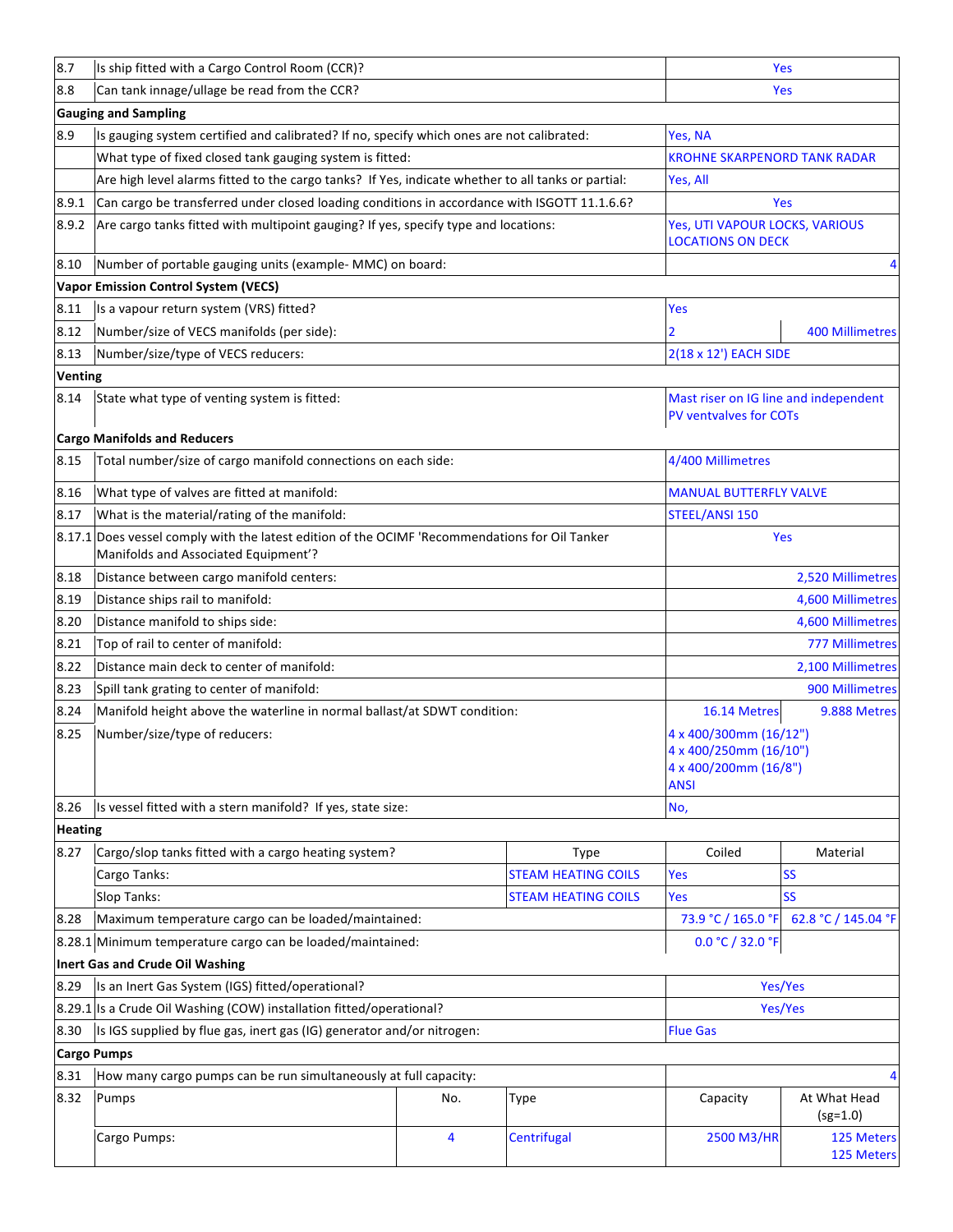|      |                                                         |  |                             |                        | 125 Meters<br>125 Meters |
|------|---------------------------------------------------------|--|-----------------------------|------------------------|--------------------------|
|      | Cargo Eductors:                                         |  | <b>VENTURI</b>              | 400 Cu.<br>Metres/Hour | 25 Metres                |
|      | Stripping:                                              |  | <b>Positive Displacment</b> | 250 Cu.<br>Metres/Hour | <b>125 Metres</b>        |
| 8.33 | Is at least one emergency portable cargo pump provided? |  |                             | N/A                    |                          |

| 9.  | <b>MOORING</b>                              |                |                               |                                                                          |                                      |                                      |
|-----|---------------------------------------------|----------------|-------------------------------|--------------------------------------------------------------------------|--------------------------------------|--------------------------------------|
| 9.1 | Wires (on drums)                            | No.            | Diameter                      | Material                                                                 | Length                               | <b>Breaking Strength</b>             |
|     | Forecastle:                                 | 4              | 32 Millimetres STEEL(GSWR)    |                                                                          | 305 Metres                           | <b>69 Metric Tonnes</b>              |
|     | Main deck fwd:                              | $\overline{4}$ | 32 Millimetres STEEL(GSWR)    |                                                                          | 305 Metres                           | <b>69 Metric Tonnes</b>              |
|     | Main deck aft:                              | $\overline{2}$ | 32 Millimetres STEEL(GSWR)    |                                                                          | 305 Metres                           | <b>69 Metric Tonnes</b>              |
|     | Poop deck:                                  | 6              | 32 Millimetres STEEL(GSWR)    |                                                                          | 305 Metres                           | <b>69 Metric Tonnes</b>              |
| 9.2 | Wire tails                                  | No.            | Diameter                      | Material                                                                 | Length                               | <b>Breaking Strength</b>             |
|     | Forecastle:                                 | $\overline{4}$ |                               | 70 Millimetres 2 - PD WALL / 2- EUROFLEX<br>(DIA 60MM)                   | 11 Metres                            | <b>89 Metric Tonnes</b>              |
|     | Main deck fwd:                              | $\overline{4}$ |                               | 70 Millimetres 2 - PD WALL / 2- EUROFLEX<br>(DIA 60MM)                   | 11 Metres                            | <b>89 Metric Tonnes</b>              |
|     | Main deck aft:                              | $\overline{2}$ |                               | 70 Millimetres 1 - PD WALL / 1- EUROFLEX<br>(DIA 60MM)                   | <b>11 Metres</b>                     | <b>89 Metric Tonnes</b>              |
|     | Poop deck:                                  | 6              | 60 Millimetres EUROFLEX       |                                                                          | 11 Metres                            | <b>89 Metric Tonnes</b>              |
| 9.3 | Ropes (on drums)                            | No.            | Diameter                      | Material                                                                 | Length                               | <b>Breaking Strength</b>             |
|     | Forecastle:                                 | $\bf{0}$       | 0 Millimetres 0               |                                                                          | 0 Metres                             | <b>0 Metric Tonnes</b>               |
|     | Main deck fwd:                              | $\mathbf{0}$   | 0 Millimetres 0               |                                                                          | 0 Metres                             | <b>0 Metric Tonnes</b>               |
|     | Main deck aft:                              | $\mathbf{0}$   | 0 Millimetres 0               |                                                                          | 0 Metres                             | <b>0 Metric Tonnes</b>               |
|     | Poop deck:                                  | $\mathbf{0}$   | 0 Millimetres 0               |                                                                          | 0 Metres                             | <b>0 Metric Tonnes</b>               |
| 9.4 | <b>Other lines</b>                          | No.            | Diameter                      | Material                                                                 | Length                               | <b>Breaking Strength</b>             |
|     | Forecastle:                                 | $\overline{4}$ | 62 Millimetres PD WALL        |                                                                          | 220 Metres                           | <b>70.50 Metric</b><br><b>Tonnes</b> |
|     | Main deck fwd:                              | $\overline{4}$ |                               | 56 Millimetres Polyolefin Polyester                                      | 220 Metres                           | <b>78.40 Metric</b><br><b>Tonnes</b> |
|     | Main deck aft:                              | 6              |                               | 56 Millimetres 4 - POLYOLEFIN<br>POLYESTER(56mm)/OCEAN<br>MOORFLEX(65mm) | 220 Metres                           | <b>78.40 Metric</b><br><b>Tonnes</b> |
|     | Poop deck:                                  | $\overline{4}$ | <b>62 Millimetres PD WALL</b> |                                                                          | 220 Metres                           | <b>70.50 Metric</b><br><b>Tonnes</b> |
| 9.5 | Winches                                     | No.            | No. Drums                     | <b>Motive Power</b>                                                      | <b>Brake Capacity</b>                | Type of Brake                        |
|     | Forecastle:                                 | $\overline{2}$ | <b>DOUBLE</b>                 | <b>Hydraulic</b>                                                         | 55.27 Metric MANUAL<br><b>Tonnes</b> |                                      |
|     | Main deck fwd:                              | $\overline{2}$ | <b>DOUBLE</b>                 | <b>Hydraulic</b>                                                         | 55.27 Metric MANUAL<br><b>Tonnes</b> |                                      |
|     | Main deck aft:                              | $\mathbf{1}$   | <b>DOUBLE</b>                 | <b>Hydraulic</b>                                                         | 55.27 Metric MANUAL<br><b>Tonnes</b> |                                      |
|     | Poop deck:                                  | $\overline{2}$ | <b>TRIPPLE</b>                | <b>Hydraulic</b>                                                         | 55.27 Metric MANUAL<br><b>Tonnes</b> |                                      |
| 9.6 | Bitts, closed chocks/fairleads              |                | No. Bitts                     | <b>SWL Bitts</b>                                                         | No. Closed Chocks                    | <b>SWL Closed Chocks</b>             |
|     | Forecastle:                                 |                | 6                             | <b>75 Metric Tonnes</b>                                                  | 8                                    | <b>75 Metric Tonnes</b>              |
|     | Main deck fwd:                              |                | 6                             | <b>92 Metric Tonnes</b>                                                  | 16                                   | <b>75 Metric Tonnes</b>              |
|     | Main deck aft:                              |                | 4                             | <b>92 Metric Tonnes</b>                                                  | 8                                    | <b>75 Metric Tonnes</b>              |
|     | Poop deck:                                  |                | 8                             | <b>75 Metric Tonnes</b>                                                  | 14                                   | <b>75 Metric Tonnes</b>              |
|     | <b>Anchors/Emergency Towing System</b>      |                |                               |                                                                          |                                      |                                      |
| 9.7 | Number of shackles on port/starboard cable: |                |                               |                                                                          | 13/13                                |                                      |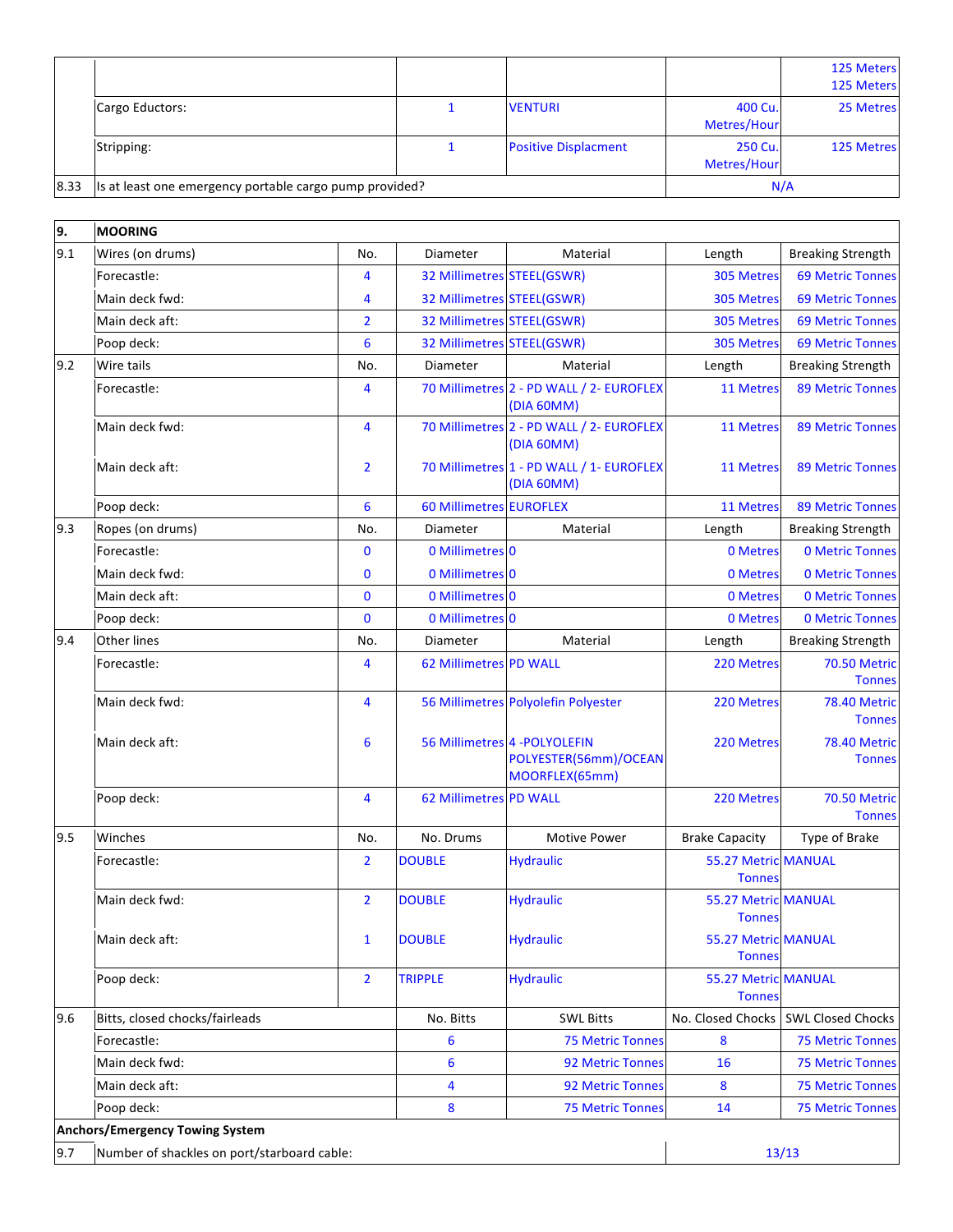| 9.8               | Type/SWL of Emergency Towing system forward:<br><b>CHAFE CHAIN</b>                                                                                                                                |                                                       | <b>204 Metric Tonnes</b> |  |
|-------------------|---------------------------------------------------------------------------------------------------------------------------------------------------------------------------------------------------|-------------------------------------------------------|--------------------------|--|
| 9.9               | Type/SWL of Emergency Towing system aft:                                                                                                                                                          | <b>STORAGE DRUM</b>                                   | <b>204 Metric Tonnes</b> |  |
|                   | 9.10.1 What is size of closed chock and/or fairleads of enclosed type on stern                                                                                                                    | 600 x 450                                             |                          |  |
| <b>Escort Tug</b> |                                                                                                                                                                                                   |                                                       |                          |  |
|                   | 9.10.2 What is SWL of closed chock and/or fairleads of enclosed type on stern:                                                                                                                    | <b>204 Metric Tonnes</b>                              |                          |  |
| 9.11              | What is SWL of bollard on poop deck suitable for escort tug:<br><b>204 Metric Tonnes</b>                                                                                                          |                                                       |                          |  |
|                   | <b>Lifting Equipment/Gangway</b>                                                                                                                                                                  |                                                       |                          |  |
| 9.12              | Derrick/Crane description (Number, SWL and location):                                                                                                                                             | Cranes: 2 x 15 Tonnes<br><b>PORT AND STBD MIDSHIP</b> |                          |  |
| 9.13              | Accommodation ladder direction:                                                                                                                                                                   | Aft                                                   |                          |  |
|                   | Does vessel have a portable gangway? If yes, state length:                                                                                                                                        |                                                       | Yes, 22 Metres           |  |
|                   | <b>Single Point Mooring (SPM) Equipment</b>                                                                                                                                                       |                                                       |                          |  |
| 9.14              | Does the vessel meet the recommendations in the latest edition of OCIMF 'Recommendations for<br>Equipment Employed in the Bow Mooring of Conventional Tankers at Single Point Moorings<br>(SPM)'? | Yes                                                   |                          |  |
| 9.15              | If fitted, how many chain stoppers:                                                                                                                                                               |                                                       |                          |  |
| 9.16              | State type/SWL of chain stopper(s):                                                                                                                                                               | <b>TONGUE TYPE</b>                                    | <b>250 Metric Tonnes</b> |  |
| 9.17              | What is the maximum size chain diameter the bow stopper(s) can handle:                                                                                                                            | <b>76 Millimetres</b>                                 |                          |  |
| 9.18              | Distance between the bow fairlead and chain stopper/bracket:                                                                                                                                      | 3.35 Metres                                           |                          |  |
| 9.19              | Is bow chock and/or fairlead of enclosed type of OCIMF recommended size<br>(600mm x 450mm)? If not, give details of size:                                                                         | <b>Yes</b><br>600 X 450                               |                          |  |

| 10.              | <b>PROPULSION</b>                                               |                                                                                              |                          |                                                             |
|------------------|-----------------------------------------------------------------|----------------------------------------------------------------------------------------------|--------------------------|-------------------------------------------------------------|
| 10.1             | Speed                                                           | Maximum                                                                                      | Economical               |                                                             |
|                  | Ballast speed:                                                  | <b>14.50 Knots</b>                                                                           | <b>12.50 Knots</b>       |                                                             |
|                  |                                                                 |                                                                                              | (WSNP)                   | (WSNP)                                                      |
|                  | Laden speed:                                                    |                                                                                              | 14 Knots (WSNP)          | 12 Knots (WSNP)                                             |
| 10.2             | What type of fuel is used for main propulsion/generating plant: |                                                                                              | HFO / MGO                | <b>HFO &amp; MGO</b>                                        |
| 10.3             | Type/Capacity of bunker tanks:                                  | Fuel Oil: 2,822.50 Cu. Metres<br>Diesel Oil: 255.04 Cu. Metres<br>Gas Oil: 806.76 Cu. Metres |                          |                                                             |
| 10.4             | Is vessel fitted with fixed or controllable pitch propeller(s): | <b>Fixed</b>                                                                                 |                          |                                                             |
| 10.5             | Engines                                                         | <b>No</b>                                                                                    | Capacity                 | Make/Type                                                   |
|                  | Main engine:                                                    | 1                                                                                            | 11,494 Kilowatt MAN B&W- | 6G60ME-C9                                                   |
|                  | Aux engine:                                                     | 3                                                                                            |                          | 1,050 Kilowatt MAN DIESEL AND<br>TURBO /<br>6L23/30H<br>Mk2 |
|                  | Power packs:                                                    | $\overline{2}$                                                                               | 1.25 Cu. Metres HATLAPA  | <b>HYDRAULIC</b>                                            |
|                  | <b>Boilers:</b>                                                 | 3                                                                                            | <b>Tonnes/Hour</b>       | <b>62 Metric AALBORG MISSION</b><br><b>OL</b>               |
|                  | <b>Bow/Stern Thruster</b>                                       |                                                                                              |                          |                                                             |
| 10.6             | What is brake horse power of bow thruster (if fitted):          | No,                                                                                          |                          |                                                             |
| 10.7             | What is brake horse power of stern thruster (if fitted):        | No,                                                                                          |                          |                                                             |
| <b>Emissions</b> |                                                                 |                                                                                              |                          |                                                             |
| 10.8             | Main engine IMO NOx emission standard:                          | <b>Tier II</b>                                                                               |                          |                                                             |
| 10.9             | Energy Efficiency Design Index (EEDI) rating number:            | 3.053                                                                                        |                          |                                                             |

| <b>SHIP TO SHIP TRANSFER</b>                                                               |     |
|--------------------------------------------------------------------------------------------|-----|
| Does vessel comply with recommendations contained in OCIMF/ICS Ship To Ship Transfer Guide | Yes |
| (Petroleum, Chemicals or Liquified Gas, as applicable)?                                    |     |